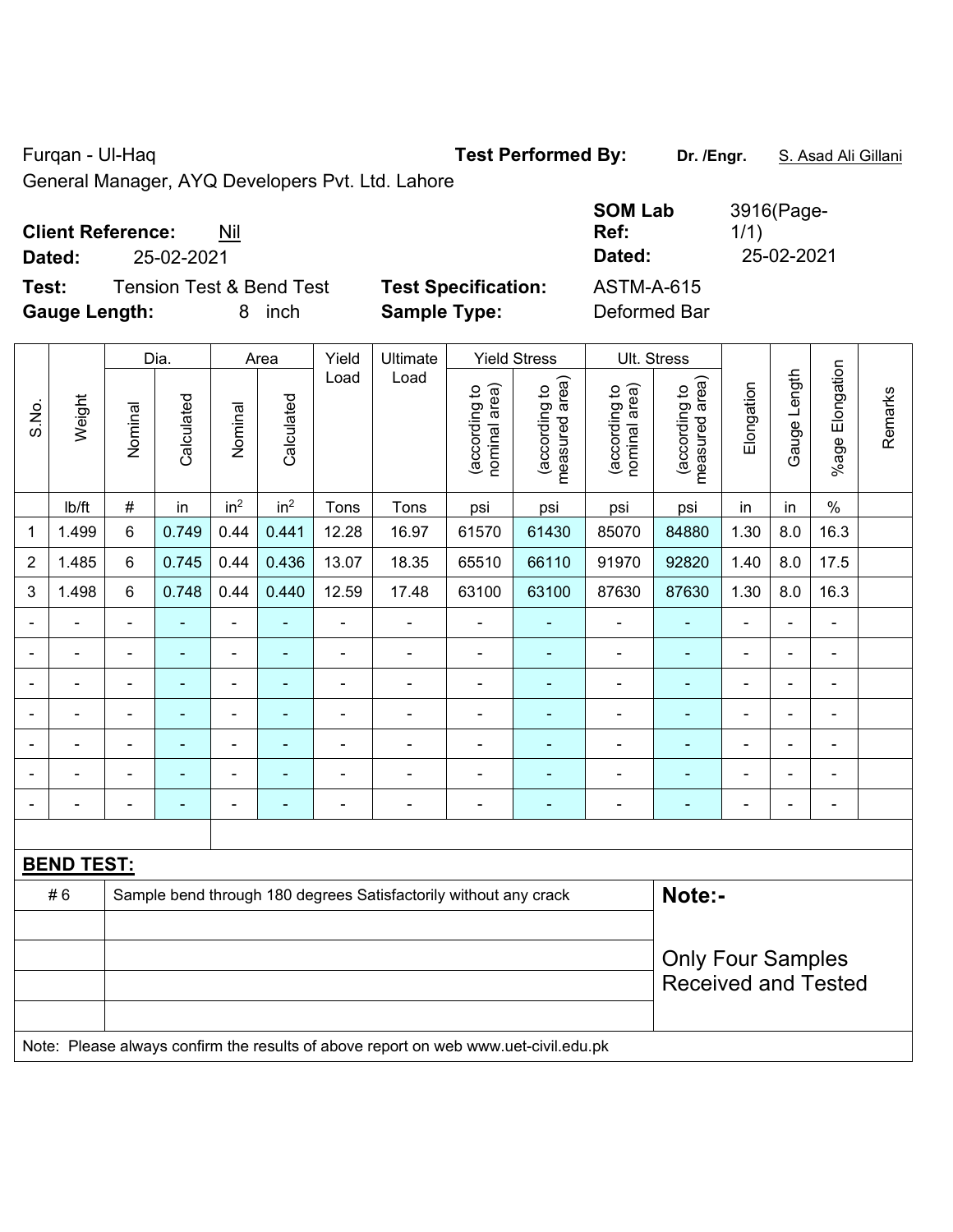Engr. Tajmmal Farooq **Test Performed By:** Dr. /Engr. **S. Asad Ali Gillani** 

Resident Engineer, (AZEA) Sargodha Mianwali Road, Mianwali

**SOM Lab Ref:**  3917 (Page-1/1)

**Client Reference:** RE/MWI-177 **Dated:** 17-02-2021 **Dated:** 25-02-2021 **Test:** Tension Test & Bend Test **Test Specification:** ASTM-A-615

**Gauge Length:** 8 inch **Sample Type:** Deformed Bar(Moiz Steel)

|                |                                                                        |                         | Dia.           |                          | Area                     | Yield          | Ultimate                                                         |                                | <b>Yield Stress</b>             |                                | Ult. Stress                     |                |                |                           |         |
|----------------|------------------------------------------------------------------------|-------------------------|----------------|--------------------------|--------------------------|----------------|------------------------------------------------------------------|--------------------------------|---------------------------------|--------------------------------|---------------------------------|----------------|----------------|---------------------------|---------|
| S.No.          | Weight                                                                 | Nominal                 | Calculated     | Nominal                  | Calculated               | Load           | Load                                                             | nominal area)<br>(according to | (according to<br>measured area) | nominal area)<br>(according to | measured area)<br>(according to | Elongation     | Gauge Length   | Elongation<br>$%$ age $ $ | Remarks |
|                | lb/ft                                                                  | $\#$                    | in             | in <sup>2</sup>          | in <sup>2</sup>          | Tons           | Tons                                                             | psi                            | psi                             | psi                            | psi                             | in             | in             | $\%$                      |         |
| 1              | 1.528                                                                  | 6                       | 0.756          | 0.44                     | 0.449                    | 13.58          | 19.18                                                            | 68060                          | 66700                           | 96160                          | 94230                           | 1.20           | 8.0            | 15.0                      |         |
| $\overline{2}$ | 1.534                                                                  | 6                       | 0.758          | 0.44                     | 0.451                    | 13.71          | 19.11                                                            | 68730                          | 67050                           | 95800                          | 93470                           | 1.20           | 8.0            | 15.0                      |         |
| 3              | 0.672                                                                  | $\overline{4}$          | 0.501          | 0.20                     | 0.197                    | 6.83           | 9.09                                                             | 75320                          | 76460                           | 100270                         | 101800                          | 1.10           | 8.0            | 13.8                      |         |
| $\overline{4}$ | 0.678                                                                  | $\overline{\mathbf{4}}$ | 0.503          | 0.20                     | 0.199                    | 6.60           | 8.97                                                             | 72730                          | 73100                           | 98920                          | 99420                           | 1.10           | 8.0            | 13.8                      |         |
|                |                                                                        | $\blacksquare$          |                | $\blacksquare$           |                          | ä,             |                                                                  |                                |                                 |                                |                                 |                |                | ä,                        |         |
| $\blacksquare$ |                                                                        | $\blacksquare$          | $\blacksquare$ | $\blacksquare$           | $\overline{\phantom{a}}$ | $\blacksquare$ | $\blacksquare$                                                   | $\blacksquare$                 | $\blacksquare$                  | $\overline{\phantom{0}}$       | ۰                               | $\blacksquare$ | $\blacksquare$ | $\blacksquare$            |         |
| $\blacksquare$ | $\blacksquare$                                                         | $\blacksquare$          | $\blacksquare$ | $\blacksquare$           | $\blacksquare$           | $\blacksquare$ | $\blacksquare$                                                   | $\overline{\phantom{a}}$       | $\blacksquare$                  | $\blacksquare$                 | ۰                               | $\blacksquare$ | $\blacksquare$ | $\overline{\phantom{a}}$  |         |
|                |                                                                        | $\blacksquare$          | ٠              | $\overline{\phantom{a}}$ | $\overline{\phantom{a}}$ | $\blacksquare$ | $\blacksquare$                                                   | $\blacksquare$                 | ÷                               | $\blacksquare$                 | ۰                               |                |                | $\blacksquare$            |         |
|                |                                                                        |                         |                | $\overline{\phantom{0}}$ |                          |                | $\blacksquare$                                                   | $\blacksquare$                 |                                 | $\blacksquare$                 |                                 |                |                | $\blacksquare$            |         |
| $\overline{a}$ |                                                                        | ۰                       |                | $\blacksquare$           | $\blacksquare$           | ٠              | ÷                                                                | $\blacksquare$                 | ÷                               | $\overline{a}$                 | ۰                               | $\blacksquare$ | $\blacksquare$ | $\blacksquare$            |         |
|                |                                                                        |                         |                |                          |                          |                |                                                                  |                                |                                 |                                |                                 |                |                |                           |         |
|                | <b>BEND TEST:</b>                                                      |                         |                |                          |                          |                |                                                                  |                                |                                 |                                |                                 |                |                |                           |         |
|                | #6<br>Sample bend through 180 degrees Satisfactorily without any crack |                         |                |                          |                          |                |                                                                  |                                |                                 | Note:-                         |                                 |                |                |                           |         |
|                | #4                                                                     |                         |                |                          |                          |                | Sample bend through 180 degrees Satisfactorily without any crack |                                |                                 |                                |                                 |                |                |                           |         |
|                |                                                                        |                         |                |                          |                          |                |                                                                  |                                |                                 |                                | <b>Only Six Samples</b>         |                |                |                           |         |
|                |                                                                        |                         |                |                          |                          |                |                                                                  |                                |                                 |                                | <b>Received and Tested</b>      |                |                |                           |         |
|                |                                                                        |                         |                |                          |                          |                |                                                                  |                                |                                 |                                |                                 |                |                |                           |         |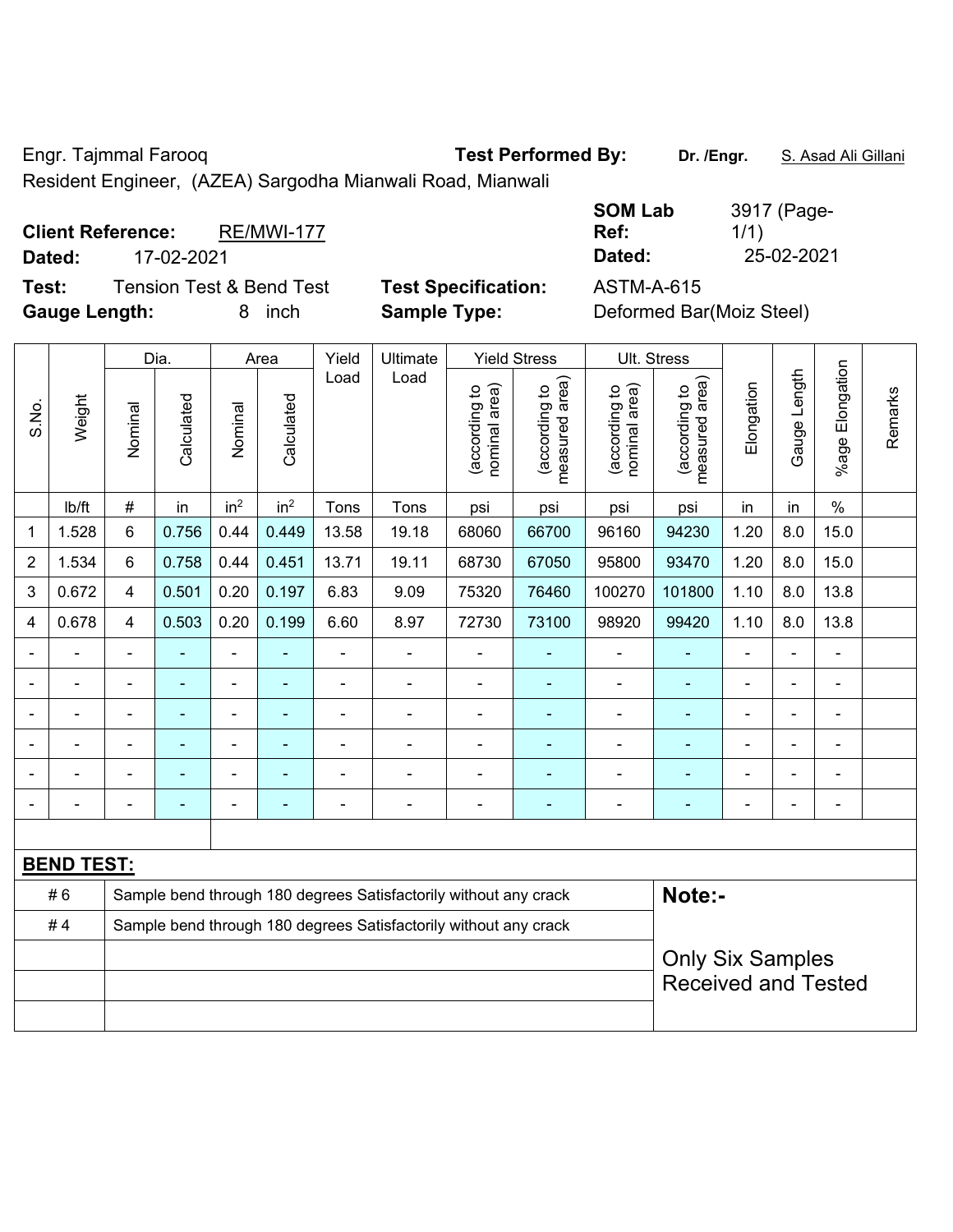Salman Zahur **Test Performed By:** Dr. /Engr. **S. Asad Ali Gillani** Ali Collani

CEO, Linker Developers, (Project: 5 Narla House Construction Project, DGW)

| <b>Client Reference:</b><br>Nil<br>25-02-2021<br>Dated:                      |                                                   | <b>SOM Lab</b><br>Ref:<br>Dated:  | 3918(Page-<br>1/1)<br>25-02-2021 |
|------------------------------------------------------------------------------|---------------------------------------------------|-----------------------------------|----------------------------------|
| <b>Tension Test &amp; Bend Test</b><br>Test:<br><b>Gauge Length:</b><br>inch | <b>Test Specification:</b><br><b>Sample Type:</b> | <b>ASTM-A-615</b><br>Deformed Bar |                                  |

|                |                   |                                                                  | Dia.           |                              | Area            | Yield          | Ultimate                                                                            |                                | <b>Yield Stress</b>             |                                | Ult. Stress                     |                |                |                       |         |
|----------------|-------------------|------------------------------------------------------------------|----------------|------------------------------|-----------------|----------------|-------------------------------------------------------------------------------------|--------------------------------|---------------------------------|--------------------------------|---------------------------------|----------------|----------------|-----------------------|---------|
| S.No.          | Weight            | Nominal                                                          | Calculated     | Nominal                      | Calculated      | Load           | Load                                                                                | nominal area)<br>(according to | (according to<br>measured area) | nominal area)<br>(according to | (according to<br>measured area) | Elongation     | Gauge Length   | Elongation<br>$%$ age | Remarks |
|                | Ib/ft             | $\#$                                                             | in             | in <sup>2</sup>              | in <sup>2</sup> | Tons           | Tons                                                                                | psi                            | psi                             | psi                            | psi                             | in             | in             | $\%$                  |         |
| 1              | 1.517             | 6                                                                | 0.754          | 0.44                         | 0.446           | 16.31          | 18.81                                                                               | 81750                          | 80650                           | 94270                          | 93000                           | 1.00           | 8.0            | 12.5                  |         |
| $\overline{2}$ | 1.518             | 6                                                                | 0.754          | 0.44                         | 0.446           | 16.26          | 18.67                                                                               | 81500                          | 80400                           | 93610                          | 92350                           | 1.10           | 8.0            | 13.8                  |         |
| 3              | 0.667             | $\overline{\mathbf{4}}$                                          | 0.500          | 0.20                         | 0.196           | 6.24           | 8.07                                                                                | 68800                          | 70200                           | 89030                          | 90850                           | 1.20           | 8.0            | 15.0                  |         |
| $\overline{4}$ | 0.667             | $\overline{4}$                                                   | 0.500          | 0.20                         | 0.196           | 6.49           | 8.12                                                                                | 71610                          | 73070                           | 89590                          | 91420                           | 1.10           | 8.0            | 13.8                  |         |
|                | ۰                 | $\blacksquare$                                                   | ä,             | $\blacksquare$               | ۰               | ÷,             | $\blacksquare$                                                                      | $\blacksquare$                 | ÷                               | ÷                              | $\blacksquare$                  | $\blacksquare$ | $\blacksquare$ | L,                    |         |
|                |                   |                                                                  |                | -                            |                 |                | ÷,                                                                                  | $\overline{a}$                 | ۰                               | $\overline{a}$                 |                                 |                |                | $\blacksquare$        |         |
|                |                   |                                                                  | $\blacksquare$ | -                            |                 | $\blacksquare$ | $\blacksquare$                                                                      | -                              | ٠                               | $\overline{\phantom{a}}$       | $\blacksquare$                  | ٠              |                | $\overline{a}$        |         |
|                | $\blacksquare$    |                                                                  | $\blacksquare$ |                              |                 |                | $\blacksquare$                                                                      | $\blacksquare$                 | ۰                               | $\overline{a}$                 | $\blacksquare$                  | $\blacksquare$ | $\blacksquare$ | $\blacksquare$        |         |
|                |                   |                                                                  | $\blacksquare$ | $\overline{\phantom{a}}$     |                 |                | Ē,                                                                                  | $\blacksquare$                 | ۰                               | $\blacksquare$                 |                                 | Ē,             | $\blacksquare$ |                       |         |
| $\blacksquare$ |                   | $\blacksquare$                                                   | ÷              | $\qquad \qquad \blacksquare$ | ۰               | $\blacksquare$ | $\blacksquare$                                                                      | ÷,                             | ٠                               | $\blacksquare$                 | ÷,                              | $\blacksquare$ | $\overline{a}$ | $\blacksquare$        |         |
|                |                   |                                                                  |                |                              |                 |                |                                                                                     |                                |                                 |                                |                                 |                |                |                       |         |
|                | <b>BEND TEST:</b> |                                                                  |                |                              |                 |                |                                                                                     |                                |                                 |                                |                                 |                |                |                       |         |
|                | #6                |                                                                  |                |                              |                 |                | Sample bend through 180 degrees Satisfactorily without any crack                    |                                |                                 |                                | Note:-                          |                |                |                       |         |
|                | #4                | Sample bend through 180 degrees Satisfactorily without any crack |                |                              |                 |                |                                                                                     |                                |                                 |                                |                                 |                |                |                       |         |
|                |                   |                                                                  |                |                              |                 |                |                                                                                     |                                |                                 |                                | <b>Only Six Samples</b>         |                |                |                       |         |
|                |                   |                                                                  |                |                              |                 |                |                                                                                     |                                |                                 |                                | <b>Received and Tested</b>      |                |                |                       |         |
|                |                   |                                                                  |                |                              |                 |                |                                                                                     |                                |                                 |                                |                                 |                |                |                       |         |
|                |                   |                                                                  |                |                              |                 |                | Note: Please always confirm the results of above report on web www.uet-civil.edu.pk |                                |                                 |                                |                                 |                |                |                       |         |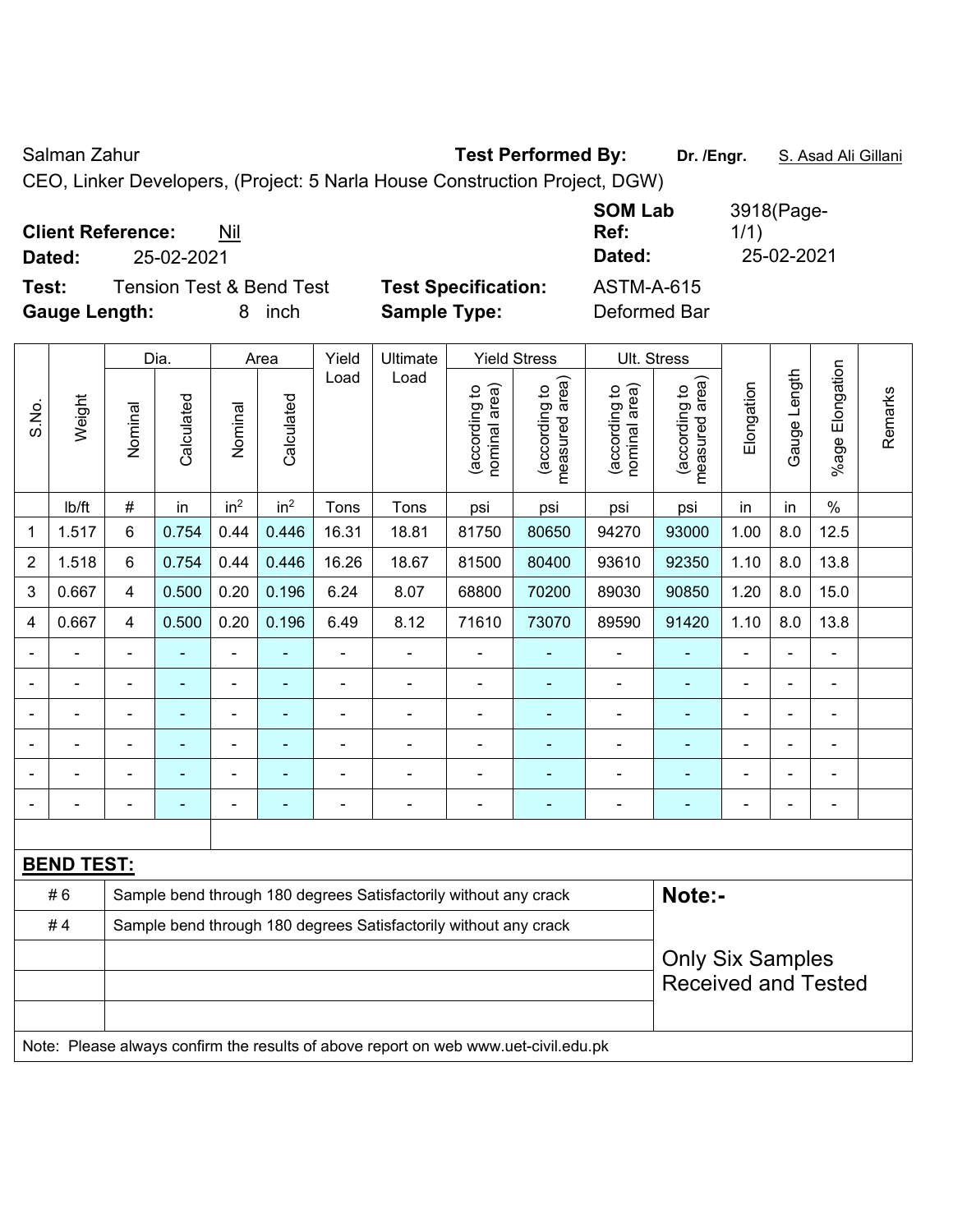Nafiz OZCAN **Test Performed By:** Dr. /Engr. **S. Asad Ali Gillani** Assembly Dr. /Engr. **S. Asad Ali Gillani** 

Contractor's Representative, SA - RA Energy, Construction Trade and Industry Inc. Lahore

**Client Reference:** MIG/2021/163 **Dated:** 25-02-2021 **Dated:** 25-02-2021

**Test:** Tension Test & Bend Test **Test Specification:** ASTM-A-615 **Gauge Length:** 8 inch **Sample Type:** Deformed Bar(SJ Steel)

**SOM Lab Ref:**  3922(Page-1/2)

|                |                                                                                      |                                                                                                  | Dia.       |                 | Area            | Yield | Ultimate                                                         |                                | <b>Yield Stress</b>             | Ult. Stress                    |                                 |            |              |                       |         |
|----------------|--------------------------------------------------------------------------------------|--------------------------------------------------------------------------------------------------|------------|-----------------|-----------------|-------|------------------------------------------------------------------|--------------------------------|---------------------------------|--------------------------------|---------------------------------|------------|--------------|-----------------------|---------|
| S.No.          | Weight                                                                               | Nominal                                                                                          | Calculated | Nominal         | Calculated      | Load  | Load                                                             | nominal area)<br>(according to | (according to<br>measured area) | nominal area)<br>(according to | (according to<br>measured area) | Elongation | Gauge Length | Elongation<br>$%$ age | Remarks |
|                | lb/ft                                                                                | #                                                                                                | in         | in <sup>2</sup> | in <sup>2</sup> | Tons  | Tons                                                             | psi                            | psi                             | psi                            | psi                             | in         | in           | $\%$                  |         |
| 1              | 2.708                                                                                | 8                                                                                                | 1.007      | 0.79            | 0.796           | 29.84 | 35.90                                                            | 83300                          | 82670                           | 100230                         | 99470                           | 1.00       | 8.0          | 12.5                  |         |
| $\overline{2}$ | 2.710                                                                                | 8                                                                                                | 1.007      | 0.79            | 0.796           | 27.34 | 34.58                                                            | 76330                          | 75750                           | 96530                          | 95800                           | 1.30       | 8.0          | 16.3                  |         |
| 3              | 2.672                                                                                | 8                                                                                                | 1.000      | 0.79            | 0.785           | 27.70 | 35.02                                                            | 77320                          | 77810                           | 97750                          | 98380                           | 1.40       | 8.0          | 17.5                  |         |
| 4              | 2.009                                                                                | $\overline{7}$                                                                                   | 0.867      | 0.60            | 0.590           | 21.71 | 26.68                                                            | 79810                          | 81160                           | 98060                          | 99720                           | 1.30       | 8.0          | 16.3                  |         |
| 5              | 2.009                                                                                | $\overline{7}$                                                                                   | 0.867      | 0.60            | 0.590           | 23.34 | 28.00                                                            | 85810                          | 87260                           | 102930                         | 104670                          | 1.00       | 8.0          | 12.5                  |         |
| 6              | 2.034                                                                                | $\overline{7}$                                                                                   | 0.873      | 0.60            | 0.598           | 23.34 | 28.13                                                            | 85810                          | 86090                           | 103420                         | 103760                          | 1.30       | 8.0          | 16.3                  |         |
| 7              | 1.553                                                                                | 6                                                                                                | 0.762      | 0.44            | 0.456           | 16.31 | 19.62                                                            | 81750                          | 78890                           | 98360                          | 94910                           | 1.40       | 8.0          | 17.5                  |         |
| 8              | 1.549                                                                                | 6                                                                                                | 0.761      | 0.44            | 0.455           | 14.80 | 20.10                                                            | 74190                          | 71750                           | 100760                         | 97440                           | 1.30       | 8.0          | 16.3                  |         |
| 9              | 1.552                                                                                | 6                                                                                                | 0.762      | 0.44            | 0.456           | 16.38 | 19.67                                                            | 82110                          | 79230                           | 98610                          | 95150                           | 1.50       | 8.0          | 18.8                  |         |
|                |                                                                                      |                                                                                                  |            |                 |                 |       |                                                                  |                                |                                 | $\blacksquare$                 | $\blacksquare$                  | ÷          |              | $\blacksquare$        |         |
|                | <b>Witnessed By:</b>                                                                 |                                                                                                  |            |                 |                 |       | Sohaib Ali, Sub Engineer, NESPAK                                 |                                |                                 |                                |                                 |            |              |                       |         |
|                | <b>BEND TEST:</b>                                                                    |                                                                                                  |            |                 |                 |       |                                                                  |                                |                                 |                                |                                 |            |              |                       |         |
|                | #8(Sr.<br>182)                                                                       |                                                                                                  |            |                 |                 |       | Sample bend through 180 degrees Satisfactorily without any crack |                                |                                 |                                | Note:-                          |            |              |                       |         |
|                | # $8(Sr 3)$                                                                          |                                                                                                  |            |                 |                 |       | Sample bend through 180 degrees Satisfactorily without any crack |                                |                                 |                                |                                 |            |              |                       |         |
|                | #7(Sr<br>4&5)                                                                        | Sample bend through 180 degrees Satisfactorily without any crack<br><b>Only Eighteen Samples</b> |            |                 |                 |       |                                                                  |                                |                                 |                                |                                 |            |              |                       |         |
|                | # $7(Sr. 6)$                                                                         |                                                                                                  |            |                 |                 |       | Sample bend through 180 degrees Satisfactorily without any crack |                                |                                 |                                | <b>Received and Tested</b>      |            |              |                       |         |
|                | #<br>Sample bend through 180 degrees Satisfactorily without any crack<br>6(Sr7, 8.9) |                                                                                                  |            |                 |                 |       |                                                                  |                                |                                 |                                |                                 |            |              |                       |         |
|                | Note: Please always confirm the results of above report on web www.uet-civil.edu.pk  |                                                                                                  |            |                 |                 |       |                                                                  |                                |                                 |                                |                                 |            |              |                       |         |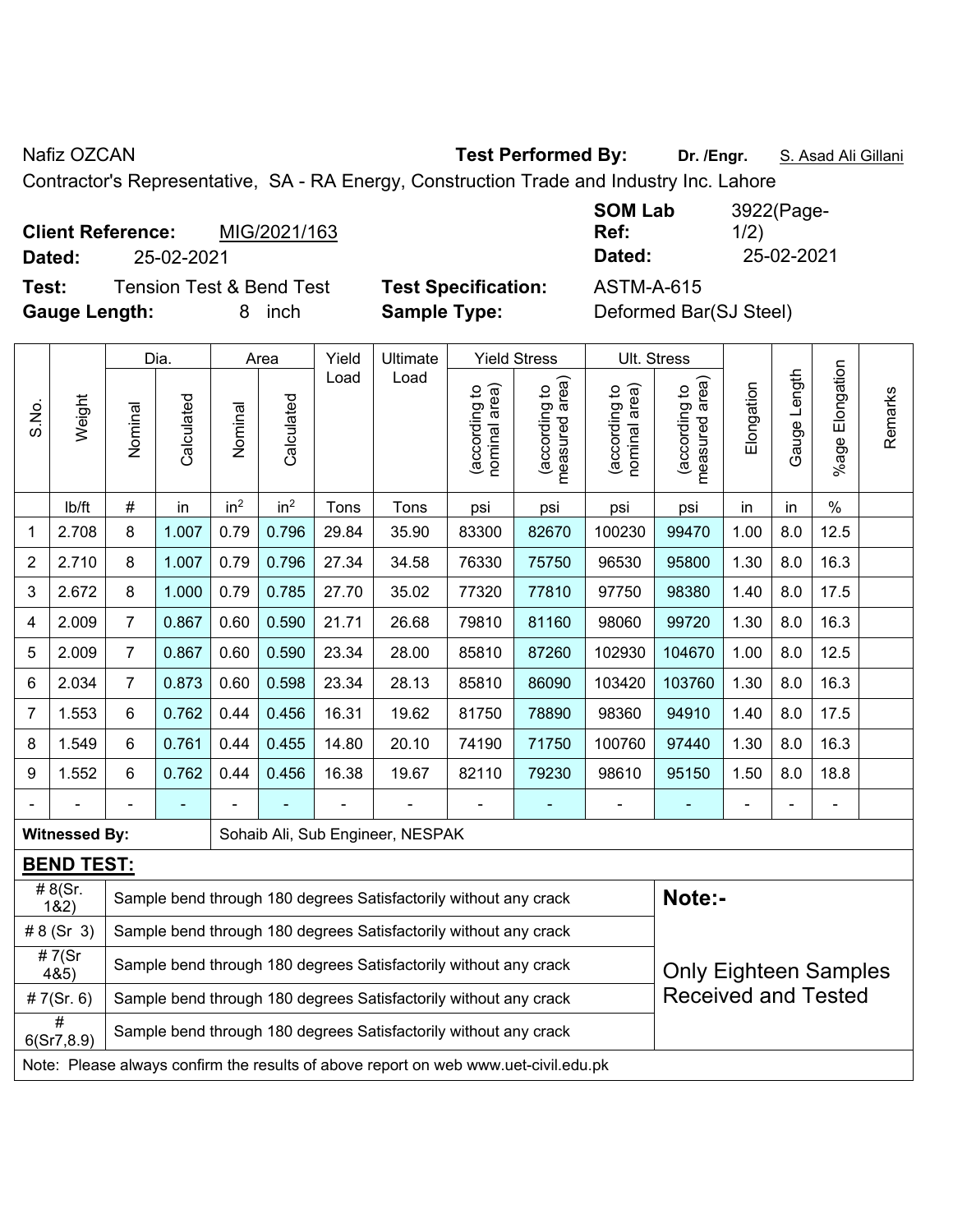Nafiz OZCAN **Test Performed By:** Dr. /Engr. **S. Asad Ali Gillani** Assembly Dr. /Engr. **S. Asad Ali Gillani** 

Contractor's Representative, SA - RA Energy, Construction Trade and Industry Inc. Lahore

**Client Reference:** MIG/2021/163 **Dated:** 25-02-2021 **Dated:** 25-02-2021

**Test:** Tension Test & Bend Test **Test Specification:** ASTM-A-615 **Gauge Length:** 8 inch **Sample Type:** Deformed Bar(SJ Steel)

| 3922(Page-<br>2/2) |
|--------------------|
| 25-02-2021         |
|                    |

|       |                      |                                                                  | Dia.       |                 | Area                     | Yield<br>Ultimate |                                                                                     | <b>Yield Stress</b>            |                                    | Ult. Stress                    |                                 |                |                |                       |         |
|-------|----------------------|------------------------------------------------------------------|------------|-----------------|--------------------------|-------------------|-------------------------------------------------------------------------------------|--------------------------------|------------------------------------|--------------------------------|---------------------------------|----------------|----------------|-----------------------|---------|
| S.No. | Weight               | Nominal                                                          | Calculated | Nominal         | Calculated               | Load              | Load                                                                                | nominal area)<br>(according to | area)<br>(according to<br>measured | nominal area)<br>(according to | measured area)<br>(according to | Elongation     | Gauge Length   | Elongation<br>$%$ age | Remarks |
|       | lb/ft                | #                                                                | in         | in <sup>2</sup> | in <sup>2</sup>          | Tons              | Tons                                                                                | psi                            | psi                                | psi                            | psi                             | in             | in             | $\%$                  |         |
| 1     | 0.721                | 4                                                                | 0.520      | 0.20            | 0.212                    | 7.08              | 9.55                                                                                | 78130                          | 73700                              | 105330                         | 99370                           | 1.10           | 8.0            | 13.8                  |         |
| 2     | 0.713                | 4                                                                | 0.517      | 0.20            | 0.210                    | 7.59              | 9.99                                                                                | 83750                          | 79760                              | 110160                         | 104920                          | 1.00           | 8.0            | 12.5                  |         |
| 3     | 0.717                | 4                                                                | 0.518      | 0.20            | 0.211                    | 6.90              | 9.50                                                                                | 76100                          | 72140                              | 104770                         | 99300                           | 1.00           | 8.0            | 12.5                  |         |
|       | ÷                    | $\blacksquare$                                                   | ÷          | $\blacksquare$  | $\blacksquare$           | $\blacksquare$    | ÷,                                                                                  | $\blacksquare$                 |                                    | $\blacksquare$                 | $\blacksquare$                  | $\blacksquare$ | $\blacksquare$ | $\blacksquare$        |         |
|       | $\blacksquare$       |                                                                  | L,         | $\blacksquare$  |                          | ä,                | $\blacksquare$                                                                      | $\blacksquare$                 | ä,                                 | ä,                             | $\blacksquare$                  | $\blacksquare$ | $\blacksquare$ | $\blacksquare$        |         |
|       |                      | $\blacksquare$                                                   | ä,         | $\blacksquare$  | $\overline{\phantom{0}}$ | $\blacksquare$    | ÷,                                                                                  | $\blacksquare$                 | $\blacksquare$                     | ä,                             | $\blacksquare$                  | $\blacksquare$ |                | $\blacksquare$        |         |
|       |                      |                                                                  |            | L,              |                          |                   |                                                                                     |                                |                                    |                                |                                 |                |                |                       |         |
|       |                      |                                                                  |            |                 |                          |                   |                                                                                     |                                |                                    |                                |                                 |                |                |                       |         |
|       |                      |                                                                  |            |                 |                          |                   |                                                                                     |                                |                                    |                                |                                 |                |                |                       |         |
|       |                      |                                                                  | ÷          |                 |                          |                   | $\blacksquare$                                                                      | $\blacksquare$                 |                                    | $\blacksquare$                 | ÷                               |                |                | $\blacksquare$        |         |
|       | <b>Witnessed By:</b> |                                                                  |            |                 |                          |                   | Sohaib Ali, Sub Engineer, NESPAK                                                    |                                |                                    |                                |                                 |                |                |                       |         |
|       | <b>BEND TEST:</b>    |                                                                  |            |                 |                          |                   |                                                                                     |                                |                                    |                                |                                 |                |                |                       |         |
|       | #4(Sr.<br>182)       |                                                                  |            |                 |                          |                   | Sample bend through 180 degrees Satisfactorily without any crack                    |                                |                                    |                                | Note:-                          |                |                |                       |         |
|       | #4 $(Sr 3)$          | Sample bend through 180 degrees Satisfactorily without any crack |            |                 |                          |                   |                                                                                     |                                |                                    |                                |                                 |                |                |                       |         |
|       |                      |                                                                  |            |                 |                          |                   |                                                                                     |                                |                                    |                                | <b>Only Six Samples</b>         |                |                |                       |         |
|       |                      |                                                                  |            |                 |                          |                   |                                                                                     |                                |                                    |                                | <b>Received and Tested</b>      |                |                |                       |         |
|       |                      |                                                                  |            |                 |                          |                   |                                                                                     |                                |                                    |                                |                                 |                |                |                       |         |
|       |                      |                                                                  |            |                 |                          |                   | Note: Please always confirm the results of above report on web www.uet-civil.edu.pk |                                |                                    |                                |                                 |                |                |                       |         |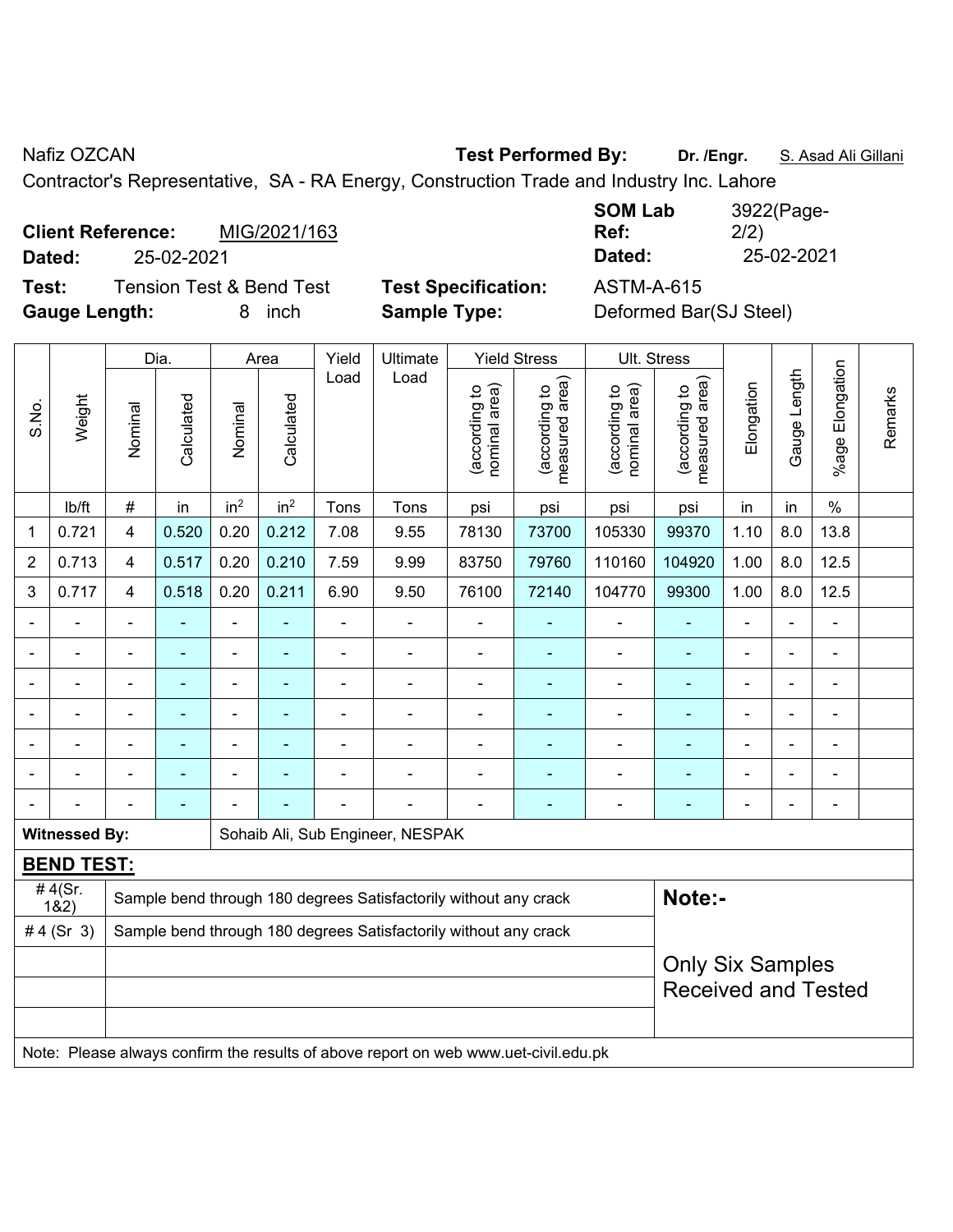#### **Test Performed By: Dr. /Engr.** S. Asad Ali Gillani

Maj Adnan Khalid ®

Dy Dir MTL.

Testing of Anchor Bolt – External Electrification Works (U/G) Pkg E-2 & E-4, Prism-IX, - (M/S NLC)

**Client Reference:** 408/241/E/38 / 459 **Dated:** 23-02-2021

**SOM Lab Ref:** CED/SOM/3915(Page-1/1) **Dated:** 25-02-2021

**Test:** Tension Test **Test Specification:** ASTM-F – 606

**Sample Type:**  $Y$  Bolt **Gauge Length: 50** mm

Dia. %age Elongation %age Elongation Gauge Length Gauge Length **Reduction of** Elongation **Requation of** Elongation Ultimate Area (%) Area Yield Yield Ultimate. S.No. **Diameter Diameter** Original<br>Diameter Diameter Tested Load **Stress** Stress Load | mm | mm | mm<sup>2</sup> | kN | kN | MPa | MPa | mm | mm | % 1 | 12 | 8.0 | 50.27 | 17.8. | 26.0 | 354 | 517 | 10.0 | 50.0 | 20.0 |43.0 2 | 12 | 8.0 | 50.27 | 19.2 | 28.5 | 381 | 566 | 11.3 | 50.0 | 22.5 |52.7 3 12 8.0 50.27 20.0 28.7 397 570 10.0 50.0 20.0 57.5 **Note:-**  Only Three Samples Received and Tested Note: Please always confirm the results of above report on web www.uet-civil.edu.pk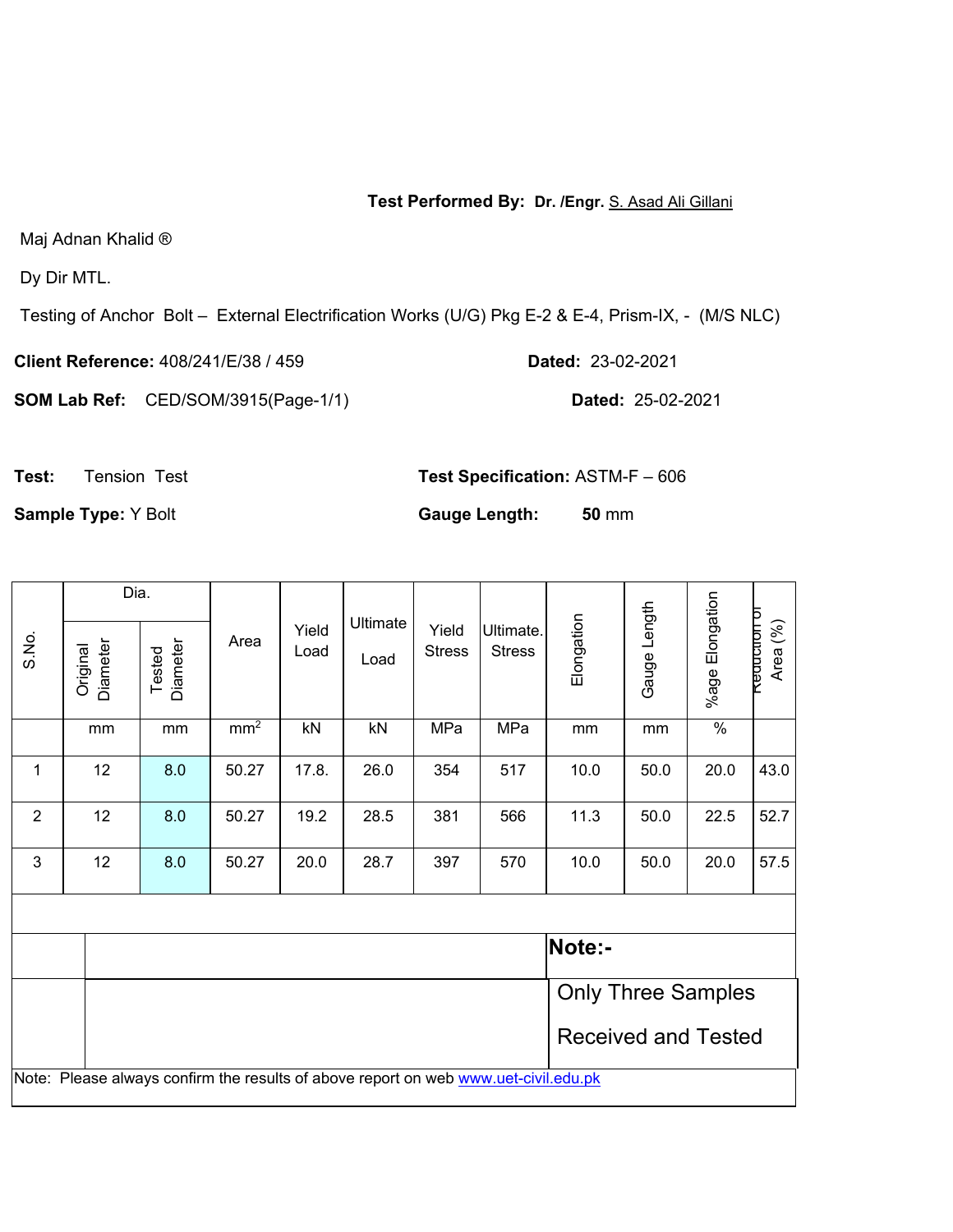**Test Performed by**: Dr. M. Irfan ul Hassan

Manager Junaid (Pvt) Ltd. Office, 617, Sector A-1, Towship, Lahore

#### **Client Reference No.: JPL/ Equipment/01 Dated: 17-02-2021**

**SOM Lab Ref**: CED/SOM/3919(Page-1/1) Dated: 25-02-2021

**Test Type:** Load Test

**Sample Type:** Equipment

## **Load Test Results:**

**S No Sample Type Proof Load (Tons /kN) Time for Load (minute) Remarks** 1 Hydraulic Toe Jack Model: JH 6G plus Sr No. 0600604976 6.0/59.0 | 1 min | OK 2 Hydraulic Toe Jack Model: JH 6G plus Sr No. 0600604977 6.0/59.0 | 1 min | OK 3 Hydraulic Toe Jack Model: JH 6G plus Sr No. 0600604978 6.0/59.0 | 1 min | OK 4 Hydraulic Toe Jack Model: JH 6G plus Sr No. 0600604979 6.0/59.0 | 1 min | OK 5 Swivel Turntable/Steerable Trolley Model: JLB 16 S Sr No. 051610111 16.0 / 157.0 | 1 min | OK 6 SKATES Adjustable Trolley Model: JLB 16 S Vu Sr No. 061610128 8.0/79.0 | 1 min | OK 7 SKATES Adjustable Trolley Model: JLB 16 S Vu Sr No. 061610128 8.0/79.0 | 1 min | OK

Witness by:-

Engr. Sardar Muhammad Mudassir, (representative POF)

Engr. Junaid Ahmad Javaid (representative JPL)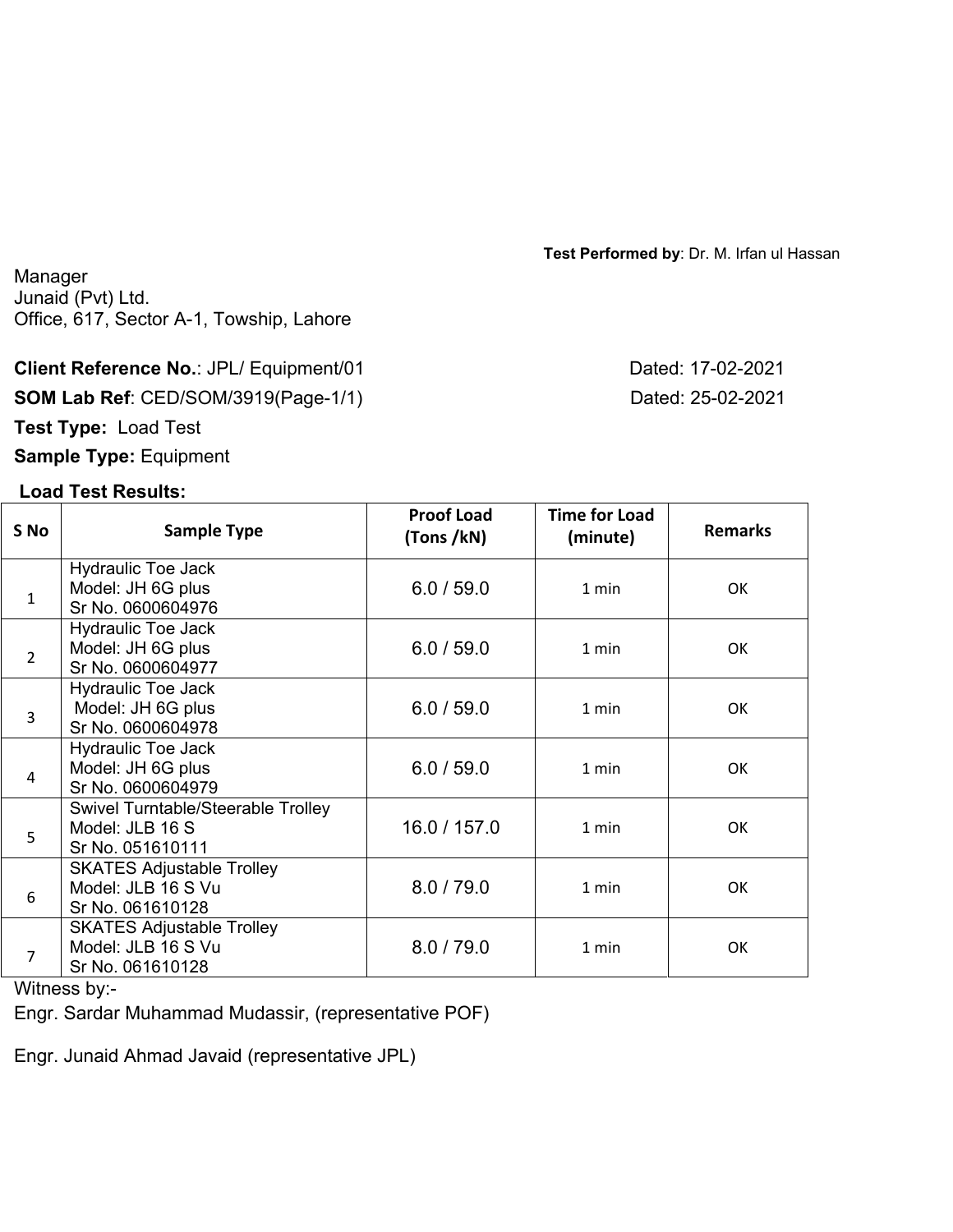**Test Performed by**: Dr.S. Asad ali Gillani

| Assistant Engineer Tamirat Aama                              |                   |  |  |  |  |  |  |  |  |
|--------------------------------------------------------------|-------------------|--|--|--|--|--|--|--|--|
| Public Health Engineering City-III                           |                   |  |  |  |  |  |  |  |  |
| <b>Sub Division Muzaff rabad</b>                             |                   |  |  |  |  |  |  |  |  |
| Client Reference No.: 40-42/AE/City-III/2021                 | Dated: 22-02-2021 |  |  |  |  |  |  |  |  |
| SOM Lab Ref: CED/SOM/3921(Page 1/1)                          | Dated: 25-02-2021 |  |  |  |  |  |  |  |  |
| <b>Test Type: Hardness Test</b>                              |                   |  |  |  |  |  |  |  |  |
| <b>Sample Type:</b> G I Pipe (8". 6", 4" Diameter)           |                   |  |  |  |  |  |  |  |  |
| <b>Hardness Test Details:</b>                                |                   |  |  |  |  |  |  |  |  |
| <b>Machine used: Avery Rockwell Hardness Testing Machine</b> |                   |  |  |  |  |  |  |  |  |
| (Minor Load: 10 Kgf<br>Major Load: 90.0 kgf Scale: B)        |                   |  |  |  |  |  |  |  |  |

# Hardness Test Results

| Sample No. | Sample Type         | Hardness         |
|------------|---------------------|------------------|
| 1          | G. I. Pipe (8" Dia) | $HR - 72.50 - B$ |
| 2          | G. I. Pipe (6" Dia) | $HR - 58.50 - B$ |
| 3          | G. I. Pipe (4" Dia) | $HR - 67.50 - B$ |

**Note:** Please always confirm the results on web www.uet-civil.edu.pk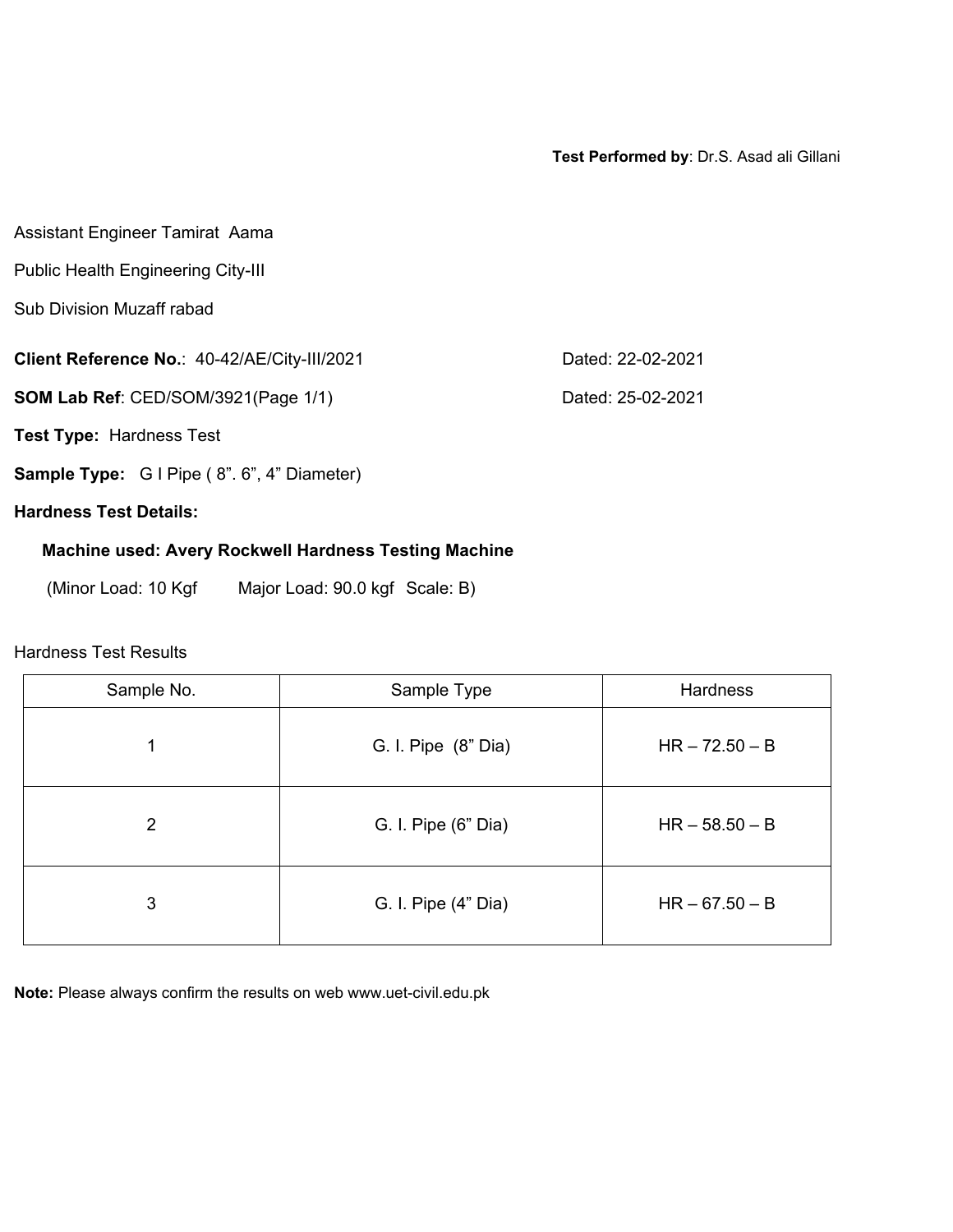**Test Performed by**: .S. Asad Ali Gillani

Vision Engineering Services, New Kot Juspat Shahdara Town Lahore

**Client Reference No.: Nil Client Reference No.: Nil** 25-02-2021

**SOM Lab Ref**: CED/SOM/3923 (Page 1/1) Dated: 25-02-2021

**Test Type:** Tensile Test

**Sample Type:** Nut - Bolts (30mm )

Test Specification: ASTM – F-606

**Tensile Test Results** 

| <b>Sample</b><br>No. | <b>Sample Type</b>       | <b>Tested</b><br><b>Diameter of</b><br>Bolt (mm) | <b>Ultimate</b><br>Load<br>(KN) | <b>Ultimate</b><br><b>Tensile</b><br>Stress (MPa) | % Elongation |  |
|----------------------|--------------------------|--------------------------------------------------|---------------------------------|---------------------------------------------------|--------------|--|
| 1                    | Nut-Bolt<br>(30 x 140mm) | 20.2                                             | 273.7                           | 854.0                                             | 10.0         |  |

**Note:** Please always confirm the results on web **www.uet-civil.edu.pk**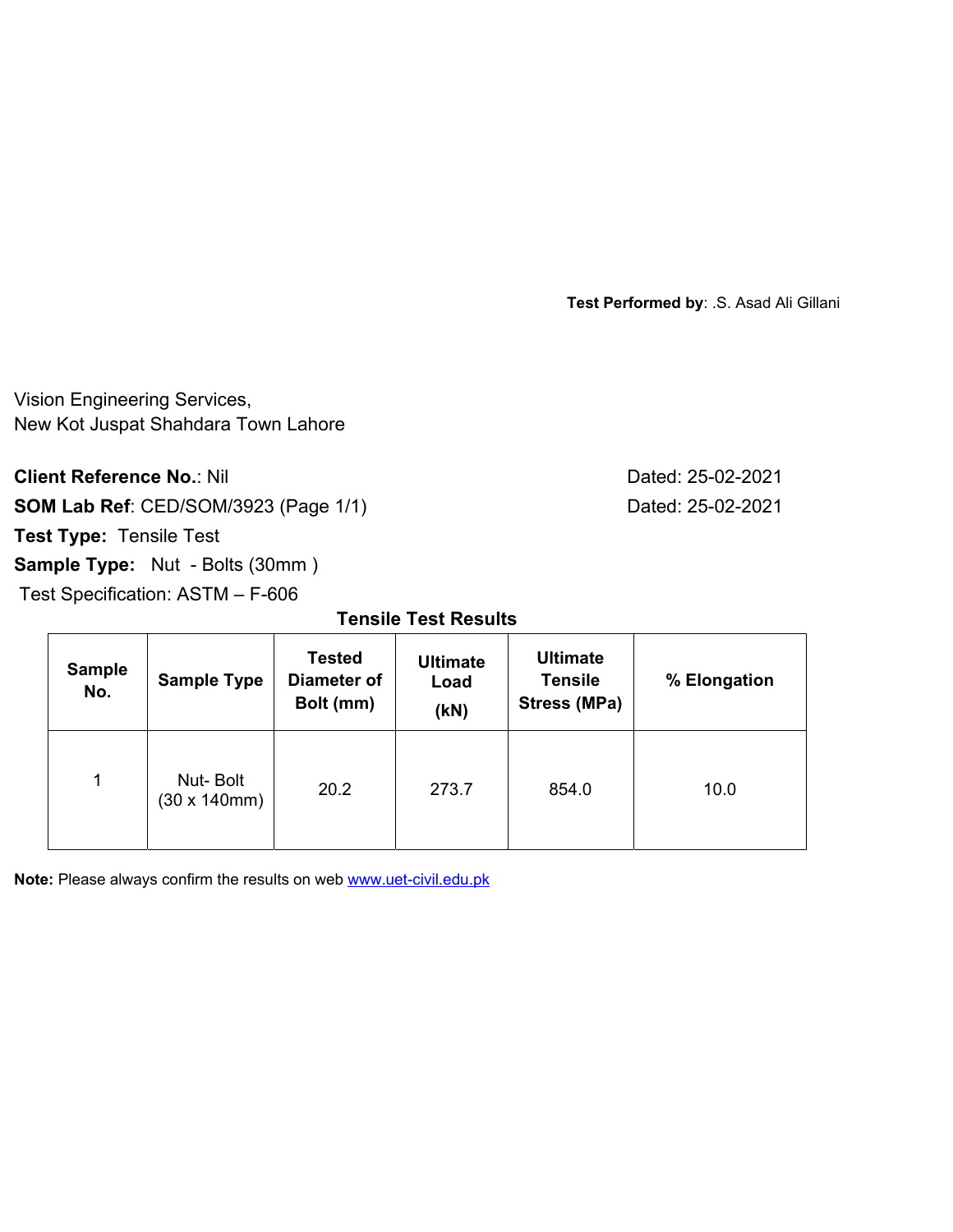**Test Performed by**: .S. Asad Ali Gillani

Vision Engineering Services, New Kot Juspat Shahdara Town Lahore

**Client Reference No.: Nil Client Reference No.: Nil** 25-02-2021

**SOM Lab Ref**: CED/SOM/3924 (Page 1/1) Dated: 55-02-2021

**Test Type:** Tensile Test

**Sample Type:** Nut - Bolts (30mm )

Test Specification: ASTM – F-606

**Tensile Test Results** 

| <b>Sample</b><br>No. | <b>Sample Type</b>       | <b>Tested</b><br>Diameter of<br>Bolt (mm) | <b>Ultimate</b><br>Load<br>(KN) | <b>Ultimate</b><br><b>Tensile</b><br>Stress (MPa) | % Elongation |  |
|----------------------|--------------------------|-------------------------------------------|---------------------------------|---------------------------------------------------|--------------|--|
| $\mathbf{1}$         | Nut-Bolt<br>(30 x 140mm) | 20.0                                      | 241.7                           | 769.0                                             | 15.0         |  |

**Note:** Please always confirm the results on web **www.uet-civil.edu.pk**